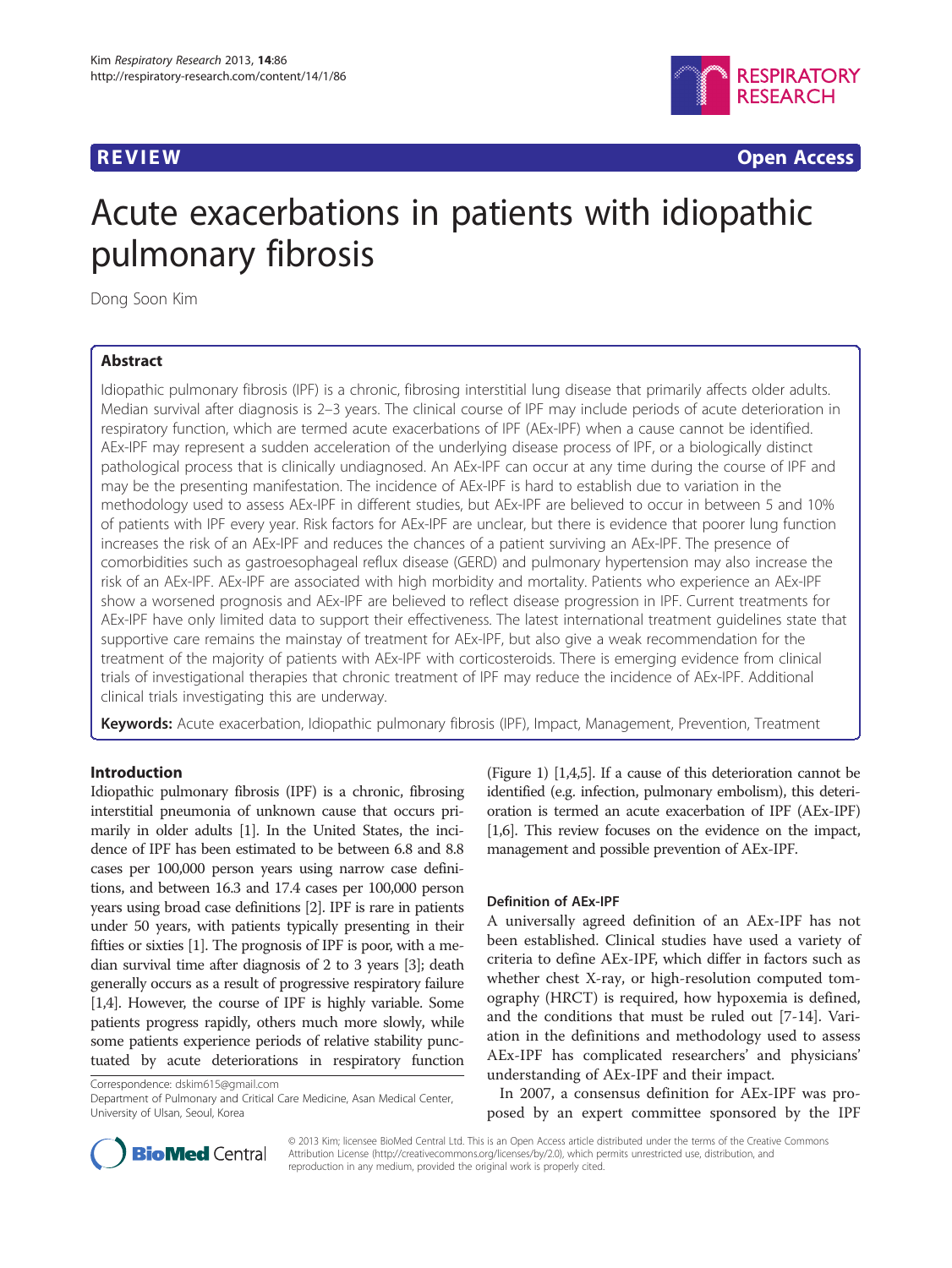Disease Progression

<span id="page-1-0"></span>Onset of **Disease** 

Onset of

Symptoms

Diagnosis

Death



 $1<sub>yr</sub>$ 2 yr 3 yr 5 yr 6 yr 4 yr Time Figure 1 Schematic representation of clinical disease courses in patients with IPF. There are several possible disease courses in patients with IPF. Patients may experience rapid disease progression (line A) or a much more gradual progression of disease (line C), while some patients exhibit periods of relative stability punctuated by periods of acute worsening (stars) (line B). Where the cause of the acute deterioration cannot be identified, the deterioration is termed an acute exacerbation of IPF. Reproduced from Ley B, Collard HR, King TE Jr: Clinical course and prediction of survival in idiopathic pulmonary fibrosis. Am J Respir Crit Care Med 2011, 183:431-440. Reprinted with permission of the American Thoracic Society. Copyright © 2013 American Thoracic Society.

Clinical Research Network and the National Heart Lung and Blood Institute (NHLBI), in an attempt to standardize the diagnostic criteria used across studies [[6](#page-5-0)]. This committee defined AEx-IPF as an acute, clinically significant deterioration of unidentifiable cause and proposed five diagnostic criteria (Table 1) [[6](#page-5-0)]. This definition has become the most widely used definition of AEx-IPF and has been used in several clinical studies [\[13](#page-5-0),[15](#page-5-0)-[19\]](#page-5-0).

#### Incidence of AEx-IPF

The true incidence of AEx-IPF remains unclear. Reported incidences vary widely across studies, due to the lack of a consistent definition and differences in study methodology and patient selection [[20,21\]](#page-5-0). The most recent international guidelines, issued jointly by the American Thoracic Society (ATS), European Respiratory Society (ERS), Japanese Respiratory Society (JRS) and Latin American Thoracic Association (ALAT)

Post-diagnosis Period

#### Table 1 Diagnostic criteria for AEx-IPF

- 1 Previous or concurrent diagnosis of IPF<sup>†</sup>
- 2 Unexplained worsening or development of dyspnea within 30 days
- 3 HRCT with new bilateral ground-glass abnormality and/or consolidation superimposed on a background reticular or honeycomb pattern consistent with UIP pattern<sup>+</sup>
- 4 No evidence of pulmonary infection by endotracheal aspirate or BAL<sup>§</sup>
- 5 Exclusion of alternative causes, including:
	- Left heart failure
	- Pulmonary embolism
	- Identifiable cause of acute lung injury<sup>1</sup>

† If the diagnosis of IPF is not previously established according to American Thoracic Society/European Respiratory Society consensus criteria, this criterion can be met by the presence of radiologic and/or histopathologic changes consistent with UIP pattern on the current evaluation. <sup>‡</sup>If no previous HRCT is available, the qualifier "new" can be dropped. <sup>s</sup>Evaluation of samples should include studies for routine bacterial organisms, opportunistic pathogens, and common viral pathogens. ¶ Causes of acute lung injury include sepsis, aspiration, trauma, reperfusion pulmonary edema, pulmonary contusion, fat embolization, inhalational injury, cardiopulmonary bypass, drug toxicity, acute pancreatitis, transfusion of blood products, and stem cell transplantation. Reproduced from Collard HR, et al.: Acute exacerbations of idiopathic pulmonary fibrosis. Am J Respir Crit Care Med 2007, 176:636-643. Reprinted with permission of the American Thoracic Society. Copyright © 2013 American Thoracic Society.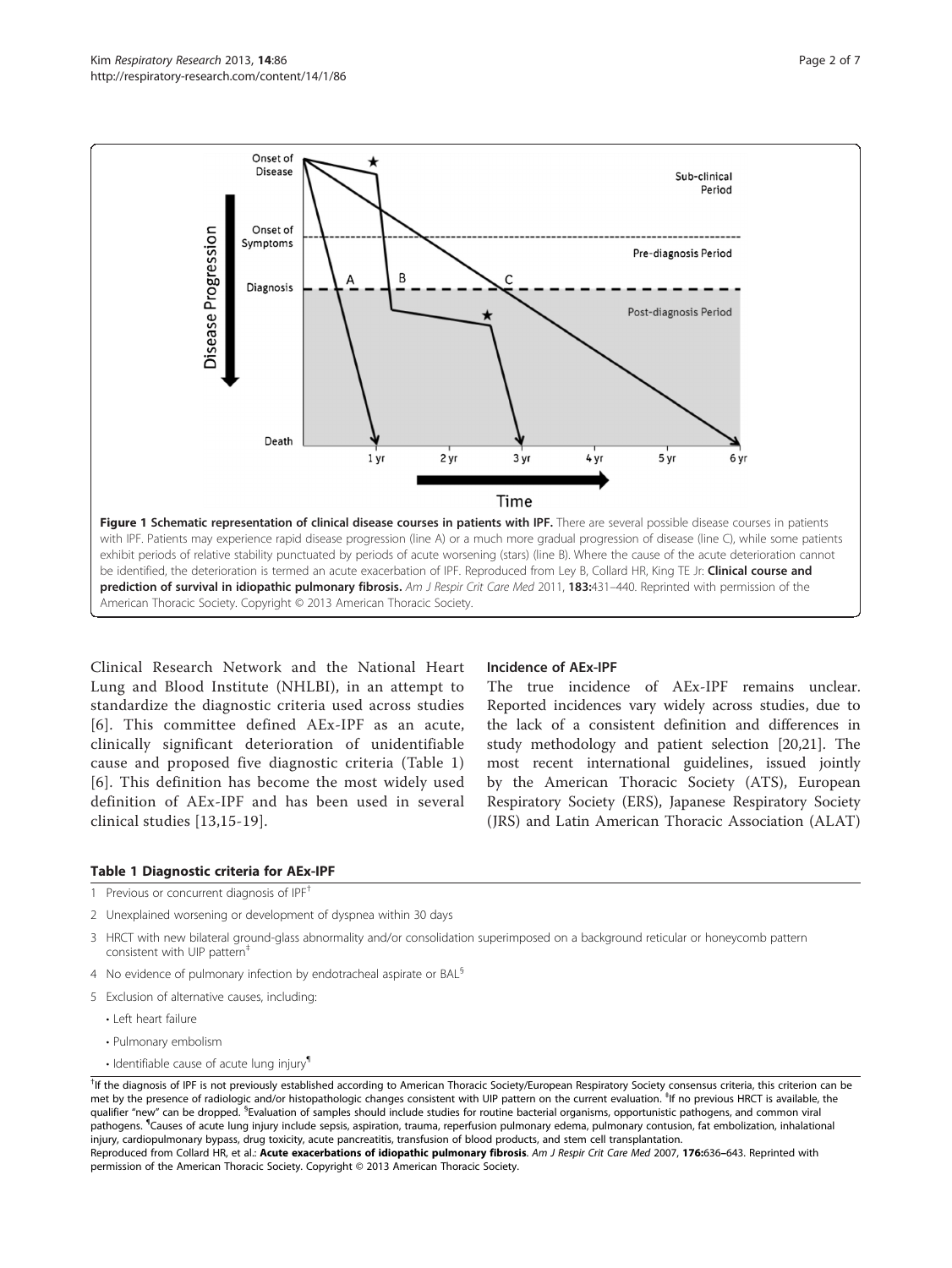on the diagnosis and treatment of IPF state that AEx-IPF occurs in approximately 5–10% of patients with diagnosed IPF annually [\[1](#page-4-0)]. A recent retrospective study of data collected from 461 patients with diagnosed IPF found 1-year and 3-year incidences of AEx-IPF of 14.2% and 20.7%, respectively [[19\]](#page-5-0). However, the incidence rates of AEx-IPF reported in clinical trials have tended to be lower than this.

# Pathophysiology of AEx-IPF

A variety of patterns of acute lung injury have been observed in AEx-IPF [[22](#page-5-0)]. The most common histopathological finding is diffuse alveolar damage superimposed on the underlying usual interstitial pneumonia (UIP) pattern  $[6,8,9,11,12,23,24]$  $[6,8,9,11,12,23,24]$  $[6,8,9,11,12,23,24]$  $[6,8,9,11,12,23,24]$  $[6,8,9,11,12,23,24]$  $[6,8,9,11,12,23,24]$  $[6,8,9,11,12,23,24]$  $[6,8,9,11,12,23,24]$  $[6,8,9,11,12,23,24]$ , but organizing pneumonia and extensive fibroblastic foci have also been reported [[22](#page-5-0)].

Several hypotheses for the etiology of AEx-IPF have been proposed. AEx-IPF may represent a sudden acceleration of the underlying disease process due to unknown acute injury to the lung, or a biologically distinct pathological process due to a clinically occult condition, such as infection or gastroesophageal reflux disease (GERD) [\[6](#page-5-0)]. As AEx-IPF have a clinical presentation that shares a number of features with viral respiratory infections (e.g. fever, cough, myalgia), it has been suggested that occult viral infection may contribute to the pathophysiology of AEx-IPF [\[20,25,26](#page-5-0)]. However, the evidence supporting the involvement of viral infections in AEx-IPF is mixed [\[1](#page-4-0)[,20,25\]](#page-5-0). The most recent and extensive study, which used genomic-based technologies to investigate the role of viruses in the etiology of AEx-IPF, suggested that viral infection is not a common cause of AEx-IPF [[27](#page-5-0)].

Although research is ongoing into gene expression patterns and the identification of biomarkers, the molecular mechanisms underlying AEx-IPF remain poorly understood. Activation of the immune system, disordered coagulation/fibrinolysis, and oxidative stress may all contribute to the pathophysiology of AEx-IPF. Immune cells (e.g. neutrophils, macrophages) [\[12,28,29](#page-5-0)], inflammatory mediators (e.g. interleukin 6, high mobility group protein B1) [[30](#page-5-0),[31](#page-5-0)], markers of coagulation/fibrinolysis (e.g. protein C, thrombomodulin, and plasma activator inhibitor-1) [[30](#page-5-0)], and markers of oxidative stress (thioredoxin 1) [[32](#page-5-0)] are all elevated in patients with AEx-IPF.

Epithelial cell damage in patients with IPF is demonstrated by over-expression of matrix metalloproteinase (MMP)-7 [\[33](#page-5-0)], MMP-9 [[34](#page-5-0)], and Krebs von den Lungen-6 (KL-6) [\[30](#page-5-0)]. Accelerated epithelial cell proliferation, with increases in the proliferation markers CCNA2 and Ki-67, in patients with AEx-IPF may be a compensatory response to injury, and is associated with epithelial cell

death [[33](#page-5-0)]. Transforming growth factor (TGF)-beta, a fibrogenic cytokine, is upregulated in IPF [[35\]](#page-5-0), and galectin-3, a mediator of fibrosis induced by TGF-beta, is elevated in the lungs and serum of patients with stable IPF and AEx-IPF [[36](#page-5-0)]. Circulating bone marrowderived fibrocytes may also provide a source of lung fibroblasts and myofibroblasts, as the number of circulating fibrocytes has been shown to be higher in patients with IPF and AEx-IPF, compared with healthy subjects [[37,38\]](#page-5-0).

# Risk factors and precipitating factors for AEx-IPF

An AEx-IPF can occur at any time during the course of IPF and, for some patients, may be the presenting manifestation [\[1](#page-4-0)[,11,23,39](#page-5-0)]. Risk factors for AEx-IPF are unclear, but there is evidence that a number of factors may increase risk. Lower total lung capacity, lower forced vital capacity (FVC) and/or lower diffusing capacity of the lung for carbon monoxide (DLco) have been shown to increase the risk of AEx-IPF [[3,19\]](#page-5-0), as has a greater decline in FVC over time [\[40,41](#page-5-0)].

A higher degree of dyspnea (score  $\geq 2$  on the modified Medical Research Council dyspnea scale) [\[40\]](#page-5-0) or of fibrosis on HRCT [\[42](#page-5-0)] has been shown to increase the risk of AEx-IPF, as has the presence of concomitant conditions such as emphysema [\[3](#page-5-0)] or pulmonary hypertension [\[43](#page-6-0)]. However, age does not appear to be an independent predictor of the risk of an AEx-IPF [[6](#page-5-0)]. Invasive examinations such as bronchoscopy [\[18](#page-5-0)], bronchoalveolar lavage (BAL) [[11](#page-5-0),[44](#page-6-0),[45](#page-6-0)], and pulmonary resection for lung cancer [[42\]](#page-5-0) can precipitate AEx-IPF, although these exacerbations may be regarded as complications of these procedures rather than true exacerbations. There is some evidence from a number of small, retrospective studies that surgical lung biopsy is a precipitating factor for AEx-IPF; however, the risk of AEx-IPF from video-assisted thoracoscopic operation appears to be elevated only in patients with severe physiologic impairment or substantial comorbidity [\[46](#page-6-0)].

GERD, a common comorbidity in patients with IPF, may contribute to the pathogenesis of IPF through introduction of gastric acid into the respiratory tree [[16,](#page-5-0)[47,48\]](#page-6-0). In some patients with AEx-IPF, pepsin levels were found to be elevated in BAL fluid, suggesting a possible role for GERD in the pathogenesis of AEx-IPF [[47\]](#page-6-0). There is some evidence to suggest that the treatment of GERD in patients with IPF reduces mortality rates [\[49,50](#page-6-0)].

# Impact of AEx-IPF on patients

The latest international guidelines for the management of IPF state that the occurrence of AEx-IPF is consistent with disease progression [\[1](#page-4-0)]. The precise impact of AEx-IPF on IPF, such as which and to what extent disease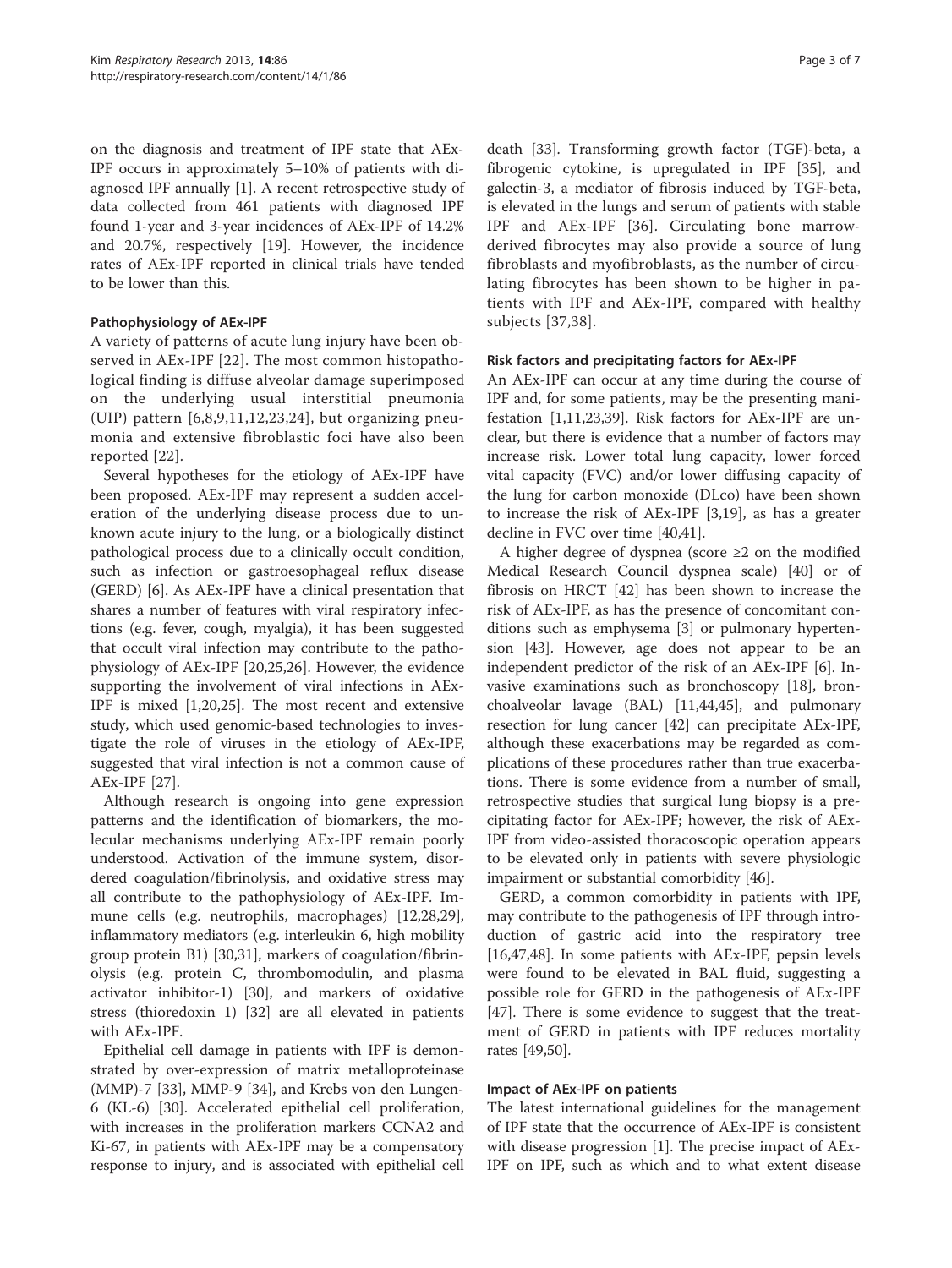processes are accelerated following an AEx-IPF, and how AEx-IPF affect the lives of patients with IPF who survive them, is difficult to determine. However, AEx-IPF are certainly a leading cause of hospitalization [\[51](#page-6-0)] and death [[40](#page-5-0),[51](#page-6-0),[52](#page-6-0)] among patients with IPF. Median survival after an AEx-IPF has been reported to be between 22 days and 4.2 months [\[18,19,40](#page-5-0)]. Reported in-hospital mortality rates vary widely, between 27% and 96% [[18,19,23,](#page-5-0)[53\]](#page-6-0). In a retrospective review of 461 patients with IPF, 96 (21%) patients were hospitalized for AEx-IPF over a median follow-up period of 22.9 months [\[19](#page-5-0)]. Patients with an AEx-IPF had a lower median survival time than those who had not suffered an AEx-IPF (15.5 months vs. 60.6 months from the diagnosis of IPF) and lower 5-year survival rates (18.4% vs. 50.0%). There is some evidence that patients with better lung function (FVC, PaO<sub>2</sub>, DL<sub>CO</sub>) prior to AEx-IPF are more likely to survive an AEx-IPF [[18,](#page-5-0)[54\]](#page-6-0), suggesting that preservation of lung function may be an important way of reducing the impact of AEx-IPF in patients with IPF.

# Management of AEx-IPF

The latest international treatment guidelines state that supportive care remains the mainstay of treatment for AEx-IPF, but also give a weak recommendation for the treatment of the majority of patients with AEx-IPF with corticosteroids, based on anecdotal reports of benefit and the high mortality associated with AEx-IPF [\[1](#page-4-0)]. In clinical practice, the treatment of AEx-IPF is variable. Corticosteroids (e.g. prednisone, methylprednisolone) are used in the majority of patients who suffer an AEx-IPF, usually in pulse doses [\[9,12,18,28,](#page-5-0)[53\]](#page-6-0). Preliminary data suggest that response to high-dose corticosteroid treatment may depend on the type of HRCT lesion, with better responses achieved in those with a peripheral pattern [\[8](#page-5-0)]. Broad-spectrum antibiotics and immunosuppressants (cyclosporin or cyclophosphamide) are sometimes used in addition to corticosteroids [[28](#page-5-0)]. However, the efficacy of immunosuppressants in the treatment of AEx-IPF is based on a few small retrospective studies that do not provide conclusive evidence for benefit [\[54](#page-6-0)-[56](#page-6-0)].

A small prospective clinical trial of anticoagulation in IPF published in 2005 reported improved survival in the anticoagulation group, mostly due to reduced mortality associated with AEx-IPF suggesting the efficacy of anticoagulation in the treatment of AEx-IPF; however, debate remained about the benefits of anticoagulation therapy in patients with IPF due to the small size and methodological limitations of this study [\[51](#page-6-0)]. The ACE-IPF trial, a randomized, double-blind, placebo-controlled study of warfarin as a treatment for IPF, was terminated early on the recommendation of the Data and Safety Monitoring Board due to higher mortality in the warfarin arm and a low likelihood of benefit [[57\]](#page-6-0) and the use of anticoagulants in patients with IPF is now discouraged.

Mechanical ventilation is often used in patients with AEx-IPF, but the data on its effects on outcomes are mixed [[11,28,30](#page-5-0)[,53,58\]](#page-6-0). Other treatments for AEx-IPF that have been investigated in small studies include polymyxin Bimmobilized fiber column (PMX) hemoperfusion [\[7](#page-5-0)[,59](#page-6-0)] and tacrolimus, a cytokine transcription inhibitor [\[60](#page-6-0)], usually administered in addition to corticosteroids.

There is some evidence that delaying the initiation of treatment following AEx-IPF is associated with worse mortality rates. In a retrospective review of 37 AEx-IPF experienced by 27 patients, patients who were discharged had a significantly shorter delay between admission and initiation of treatment than those who died in hospital (mean 3.1 days vs. 6.0 days) [\[18\]](#page-5-0). In this study, all of the patients received oxygen therapy, most received methylprednisolone and antibiotics and some received cyclophosphamide [\[18\]](#page-5-0).

#### Reducing the risk of exacerbations

Clinical trials of several investigational treatments for IPF have evaluated whether chronic treatment of IPF reduces the incidence of AEx-IPF. A trial of sildenafil, a phosphodiesterase-5 inhibitor, showed a numerical reduction in AEx-IPF in patients given sildenafil versus placebo  $(3 \, [3.4\%] \, \text{vs. } 7 \, [7.6\%])$ , but the number of events was small and the difference was not statistically significant [[61](#page-6-0)]. In trials of imatinib, a tyrosine kinase in-hibitor [[62](#page-6-0)], bosentan, an endothelin receptor antagonist [[63\]](#page-6-0), the anticoagulant warfarin [[57](#page-6-0)], and inhaled Nacetylcysteine [[15\]](#page-5-0), numerically higher rates of AEx-IPF were found in the active treatment arms compared with the placebo arms. Further, in the PANTHER-IPF trial, which investigated triple therapy with prednisone, azathioprine, and N-acetylcysteine in patients with IPF, a significantly higher rate of AEx-IPF was observed in patients receiving triple therapy versus placebo [[17](#page-5-0)]. Indeed this arm of the study was terminated prematurely after a mean follow-up of 32 weeks due to a significantly higher mortality and hospitalization rates in patients receiving triple therapy versus placebo [\[17](#page-5-0)]. Interferon gamma-1b showed similar rates of AEx-IPF compared with placebo in the INSPIRE study, which was prematurely terminated due to the absence of a benefit on mortality [\[64\]](#page-6-0).

Pirfenidone, an anti-fibrotic molecule that has been licensed for the treatment of IPF in Japan, India, China, Europe, and Canada, but was not approved in the United States, has shown inconsistent effects on AEx-IPF. A Phase II study in Japanese patients with IPF was terminated after 9 months of a planned 1-year follow-up based on a higher frequency of AEx-IPF in the placebo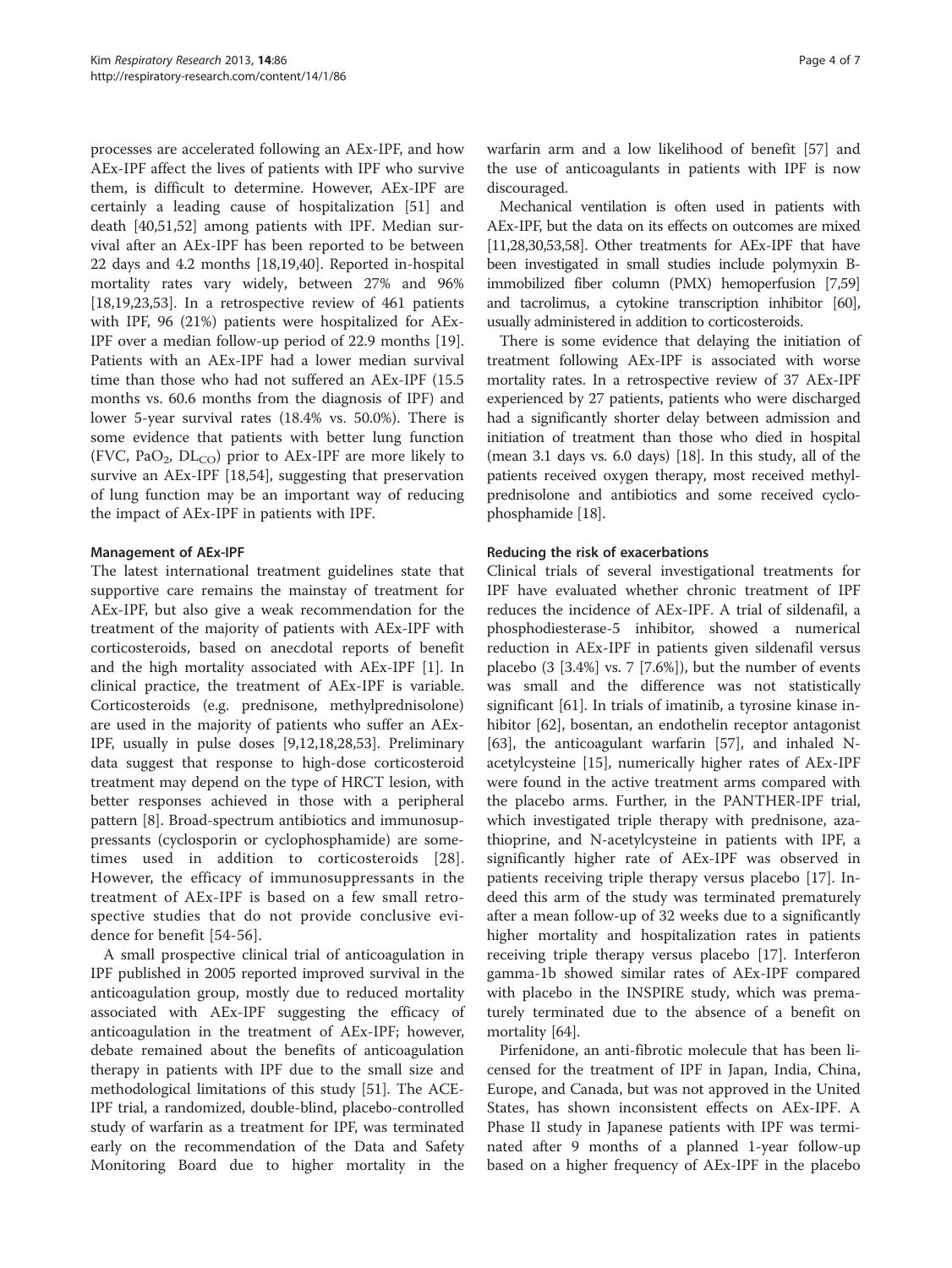<span id="page-4-0"></span>group than in the pirfenidone 1800 mg/day group [\[10](#page-5-0)]. However, in a Phase III trial in Japanese patients, no significant differences were observed in the incidence of AEx-IPF between patients treated with pirfenidone (1800 or 1200 mg/day) or placebo for 52 weeks [\[41](#page-5-0)]. Pirfenidone was investigated in two 72-week Phase III randomized, placebo-controlled trials conducted in thirteen countries: CAPACITY 1 and CAPACITY 2 [\[13](#page-5-0)]. Neither of these studies showed a significant difference between groups in time to worsening of IPF, the definition of which included the time to an AEx-IPF, death, lung transplantation, or admission to hospital for respiratory problems. An additional Phase III trial of pirfenidone is ongoing (ASCEND; NCT01366209).

Nintedanib (formerly known as BIBF 1120) is a tyrosine kinase inhibitor in clinical development for the treatment of IPF. In the Phase II, 12-month, randomized, placebo-controlled TOMORROW trial, a lower incidence of AEx-IPF was observed in patients treated with nintedanib 300 mg/day than placebo (2.4 vs. 15.7 AEx-IPF per 100 patient years) [\[14](#page-5-0)]. However, these results should be interpreted with a degree of caution, as the incidence of AEx-IPF was a secondary endpoint, with no adjustment for multiple comparisons, and the discontinuation rate in the nintedanib 300 mg/day group was higher than in the placebo group (37.6% vs. 28.2%) [[14\]](#page-5-0). It is interesting that nintedanib may have an effect on AEx-IPF whereas the tyrosine kinase inhibitor imatinib, which inhibits the platelet-derived growth factor receptor (PDGFR), did not [\[62\]](#page-6-0). Nintedanib is an inhibitor of PDGFR, vascular endothelial growth factor receptor (VEGFR), and fibroblast growth factor receptor (FGFR) [\[65\]](#page-6-0) and this specificity of inhibition may be key to its effects on AEx-IPF. In pre-clinical studies, nintedanib has demonstrated anti-fibrotic and antiinflammatory effects that may influence the course of IPF [\[66,67](#page-6-0)]. The effect of nintedanib on the progression of IPF and on AEx-IPF remains to be established and is being investigated in two ongoing 52-week Phase III trials (INPULSIS-1 and INPULSIS-2; NCT01335464 and NCT01335477). In these trials, the criteria used to diagnose AEx-IPF are similar to those defined by the IPF Clinical Research Network [\[6](#page-5-0)] and cases of suspected AEx-IPF will be adjudicated by an independent committee.

Finally, a recent study using prospective data from 242 patients in the placebo groups of three randomized clinical trials showed that patients who used anti-acid treatments (proton-pump inhibitors or histaminereceptor-2 blockers) at baseline had fewer AEx-IPF than those not taking such treatments at baseline (zero vs. nine events after a mean follow-up of 30 weeks) [[68](#page-6-0)]. The authors hypothesized that anti-acid treatment might decrease the frequency of AEx-IPF by reducing the acidity of the microaspirate and suggested

that controlled clinical trials of anti-acid treatments are needed.

#### **Conclusions**

IPF is a progressive disease and all patients will deteriorate over time. However, IPF has a highly variable disease course. Some patients with IPF suffer AEx-IPF, which are associated with high morbidity and mortality and a worsened prognosis. The methodology used to define AEx-IPF has varied across studies, making it difficult to form an accurate understanding of the incidence and clinical implications of AEx-IPF. More data are needed on the impact of AEx-IPF on patients with IPF. Current treatments for AEx-IPF have only limited data to support their effectiveness and supportive therapy remains the mainstay of care. There is emerging evidence that chronic treatment of IPF may reduce the risk of AEx-IPF and clinical trials investigating this are underway.

#### **Abbreviations**

AEx-IPF: Acute exacerbation(s) of idiopathic pulmonary fibrosis; ALAT: Latin American Thoracic Association; ATS: American Thoracic Society; BAL: Bronchoalveolar lavage; DLco: Diffusing capacity of the lung for carbon monoxide; ERS: European Respiratory Society; FGFR: Fibroblast growth factor receptor; FVC: Forced vital capacity; GERD: Gastroesophageal reflux disease; HRCT: High-resolution computed tomography; IPF: Idiopathic pulmonary fibrosis; JRS: Japanese Respiratory Society; KL-6: Krebs von den Lungen-6; MMP: Matrix metalloproteinase; NHLBI: National Heart Lung and Blood Institute; PaO<sub>2</sub>: Arterial oxygen tension; PDGFR: Platelet-derived growth factor receptor; PMX: Polymyxin B-immobilized fiber column; TGF: Transforming growth factor; UIP: Usual interstitial pneumonia; VEGFR: Vascular endothelial growth factor receptor.

#### Competing interests

DSK has acted as a consultant, steering committee member, and advisory board member for Boehringer Ingelheim, which is developing nintedanib as a treatment for IPF. The article processing charge for this article has been covered by Boehringer Ingelheim.

#### Author's contributions

The author was fully responsible the content of this review article.

#### Acknowledgments

Medical writing assistance, supported financially by Boehringer Ingelheim Pharmaceuticals, Inc, was provided by Clare Ryles and Wendy Morris of Fleishman-Hillard Group, Ltd during the preparation of this manuscript. The author was fully responsible for all content and editorial decisions, was involved at all stages of manuscript development, and has approved the final version of the review, which reflects the author's interpretation and conclusions. Boehringer Ingelheim was given the opportunity to check the data used in the review article for factual accuracy only.

#### Received: 16 May 2013 Accepted: 21 August 2013 Published: 21 August 2013

#### References

1. Raghu G, Collard HR, Egan JJ, Martinez FJ, Behr J, Brown KK, Colby TV, Cordier JF, Flaherty KR, Lasky JA, Lynch DA, Ryu JH, Swigris JJ, Wells AU, Ancochea J, Bouros D, Carvalho C, Costabel U, Ebina M, Hansell DM, Johkoh T, Kim DS, King TE Jr, Kondoh Y, Myers J, Müller NL, Nicholson AG, Richeldi L, Selman M, Dudden RF, Griss BS, Protzko SL, Schünemann HJ, ATS/ERS/ JRS/ALAT Committee on Idiopathic Pulmonary Fibrosis: An official ATS/ERS/ JRS/ALAT statement: idiopathic pulmonary fibrosis: evidence-based guidelines for diagnosis and management. Am J Respir Crit Care Med 2011, 183:788–824.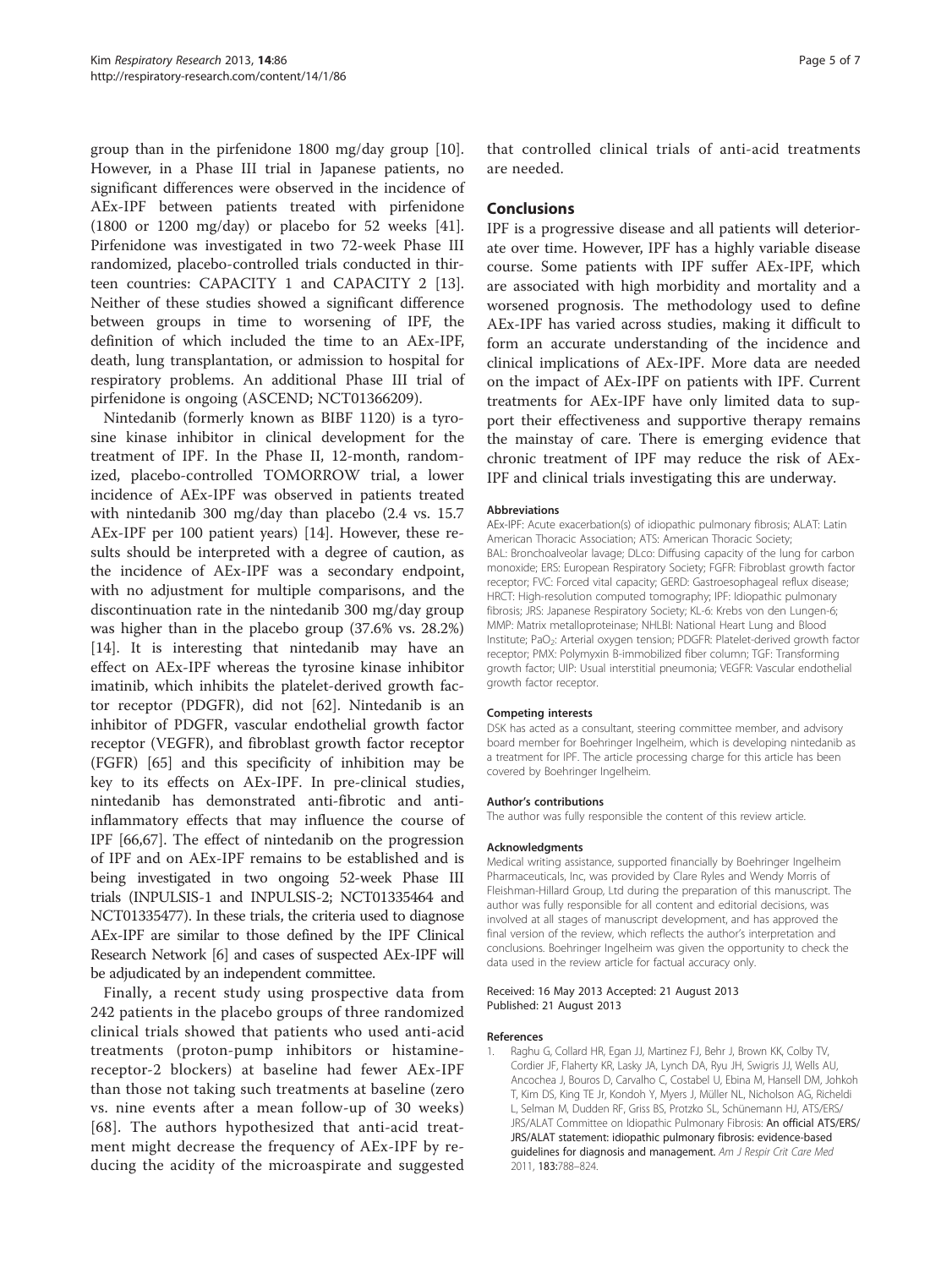- <span id="page-5-0"></span>2. Nalysnyk L, Cid-Ruzafa J, Rotella P, Esser D: Incidence and prevalence of idiopathic pulmonary fibrosis: review of the literature. Eur Respir Rev 2012, 21:355–361.
- 3. Mura M, Porretta MA, Bargagli E, Sergiacomi G, Zompatori M, Sverzellati N, Taglieri A, Mezzasalma F, Rottoli P, Saltini C, Rogliani P: Predicting survival in newly diagnosed idiopathic pulmonary fibrosis: a 3-year prospective study. Eur Respir J 2012, 40:101-109.
- 4. Martinez FJ, Safrin S, Weycker D, Starko KM, Bradford WZ, King TE Jr, Flaherty KR, Schwartz DA, Noble PW, Raghu G, Brown KK, IPF Study Group: The clinical course of patients with idiopathic pulmonary fibrosis. Ann Intern Med 2005, 142:963-967.
- 5. Kim DS, Collard HR, King TE Jr: Classification and natural history of the idiopathic interstitial pneumonias. Proc Am Thorac Soc 2006, 3:285–292.
- 6. Collard HR, Moore BB, Flaherty KR, Brown KK, Kaner RJ, King TE Jr, Lasky JA, Loyd JE, Noth I, Olman MA, Raghu G, Roman J, Ryu JH, Zisman DA, Hunninghake GW, Colby TV, Egan JJ, Hansell DM, Johkoh T, Kaminski N, Kim DS, Kondoh Y, Lynch DA, Müller-Quernheim J, Myers JL, Nicholson AG, Selman M, Toews GB, Wells AU, Martinez FJ, Idiopathic Pulmonary Fibrosis Clinical Research Network Investigators: Acute exacerbations of idiopathic pulmonary fibrosis. Am J Respir Crit Care Med 2007, 176:636-643.
- 7. Abe S, Azuma A, Mukae H, Ogura T, Taniguchi H, Bando M, Sugiyama Y: Polymyxin B-immobilized fiber column (PMX) treatment for idiopathic pulmonary fibrosis with acute exacerbation: a multicenter retrospective analysis. Intern Med 2012, 51:1487–1491.
- Akira M, Hamada H, Sakatani M, Kobayashi C, Nishioka M, Yamamoto S: CT findings during phase of accelerated deterioration in patients with idiopathic pulmonary fibrosis. AJR Am J Roentgenol 1997, 168:79-83.
- 9. Ambrosini V, Cancellieri A, Chilosi M, Zompatori M, Trisolini R, Saragoni L, Poletti V: Acute exacerbation of idiopathic pulmonary fibrosis: report of a series. Eur Respir J 2003, 22:821-826.
- 10. Azuma A, Nukiwa T, Tsuboi E, Suga M, Abe S, Nakata K, Taguchi Y, Nagai S, Itoh H, Ohi M, Sato A, Kudoh S: Double-blind, placebo-controlled trial of pirfenidone in patients with idiopathic pulmonary fibrosis. Am J Respir Crit Care Med 2005, 171:1040–1047.
- 11. Kim DS, Park JH, Park BK, Lee JS, Nicholson AG, Colby T: Acute exacerbation of idiopathic pulmonary fibrosis: frequency and clinical features. Eur Respir J 2006, 27:143–150.
- 12. Kondoh Y, Taniguchi H, Kawabata Y, Yokoi T, Suzuki K, Takagi K: Acute exacerbation in idiopathic pulmonary fibrosis. Analysis of clinical and pathologic findings in three cases. Chest 1993, 103:1808–1812.
- 13. Noble PW, Albera C, Bradford WZ, Costabel U, Glassberg MK, Kardatzke D, King TE Jr, Lancaster L, Sahn SA, Szwarcberg J, Valeyre D, Du Bois RM, CAPACITY Study Group: Pirfenidone in patients with idiopathic pulmonary fibrosis (CAPACITY): two randomised trials. Lancet 2011, 377:1760–1769.
- 14. Richeldi L, Costabel U, Selman M, Kim DS, Hansell DM, Nicholson AG, Brown KK, Flaherty KR, Noble PW, Raghu G, Brun M, Gupta A, Juhel N, Klueglich M, Du Bois RM: Efficacy of a tyrosine kinase inhibitor in idiopathic pulmonary fibrosis. N Engl J Med 2011, 365:1079-1087
- 15. Bando M, Hosono T, Mato N, Nakaya T, Yamasawa H, Ohno S, Sugiyama Y: Long-term efficacy of inhaled N-acetylcysteine in patients with idiopathic pulmonary fibrosis. Intern Med 2010, 49:2289–2296.
- 16. Lee JS, Collard HR, Raghu G, Sweet MP, Hays SR, Campos GM, Golden JA, King TE Jr: Does chronic microaspiration cause idiopathic pulmonary fibrosis? Am J Med 2010, 123:304–311.
- 17. Raghu G, Anstrom KJ, King TE Jr, Lasky JA, Martinez FJ: Prednisone, azathioprine, and N-acetylcysteine for pulmonary fibrosis. N Engl J Med 2012, 366:1968–1977.
- 18. Simon-Blancal V, Freynet O, Nunes H, Bouvry D, Naggara N, Brillet PY, Denis D, Cohen Y, Vincent F, Valeyre D, Naccache JM: Acute exacerbation of idiopathic pulmonary fibrosis: outcome and prognostic factors. Respiration 2012, 83:28–35.
- 19. Song JW, Hong SB, Lim CM, Koh Y, Kim DS: Acute exacerbation of idiopathic pulmonary fibrosis: incidence, risk factors and outcome. Eur Respir J 2011, 37:356–363.
- 20. Hyzy R, Huang S, Myers J, Flaherty K, Martinez F: Acute exacerbation of idiopathic pulmonary fibrosis. Chest 2007, 132:1652–1658.
- 21. Kim DS: Acute exacerbation of idiopathic pulmonary fibrosis. Clin Chest Med 2012, 33:59–68.
- 22. Churg A, Muller NL, Silva CI, Wright JL: Acute exacerbation (acute lung injury of unknown cause) in UIP and other forms of fibrotic interstitial pneumonias. Am J Surg Pathol 2007, 31:277–284.
- 23. Parambil JG, Myers JL, Ryu JH: Histopathologic features and outcome of patients with acute exacerbation of idiopathic pulmonary fibrosis undergoing surgical lung biopsy. Chest 2005, 128:3310–3315.
- 24. Rice AJ, Wells AU, Bouros D, Du Bois RM, Hansell DM, Polychronopoulos V, Vassilakis D, Kerr JR, Evans TW, Nicholson AG: Terminal diffuse alveolar damage in relation to interstitial pneumonias. An autopsy study. Am J Clin Pathol 2003, 119:709–714.
- 25. Vannella KM, Moore BB: Viruses as co-factors for the initiation or exacerbation of lung fibrosis. Fibrogenesis Tissue Repair 2008, 1:2.
- 26. Yoshizawa Y: Idiopathic pulmonary fibrosis: acute exacerbation and lung cancer associated with pulmonary fibrosis. Jpn Med Assoc J 2003, 46:490–496.
- 27. Wootton SC, Kim DS, Kondoh Y, Chen E, Lee JS, Song JW, Huh JW, Taniguchi H, Chiu C, Boushey H, Lancaster LH, Wolters PJ, DeRisi J, Ganem D, Collard HR: Viral infection in acute exacerbation of idiopathic pulmonary fibrosis. Am J Respir Crit Care Med 2011, 183:1698-1702.
- 28. Agarwal R, Jindal SK: Acute exacerbation of idiopathic pulmonary fibrosis: a systematic review. Eur J Intern Med 2008, 19:227–235.
- 29. Mukae H, Liboshi H, Nakazato M, Hiratsuka T, Tokojima M, Abe K, Ashitani J, Kadota J, Matsukura S, Kohno S: Raised plasma concentrations of alphadefensins in patients with idiopathic pulmonary fibrosis. Thorax 2002, 57:623–628.
- 30. Collard HR, Calfee CS, Wolters PJ, Song JW, Hong SB, Brady S, Ishizaka A, Jones KD, King TE Jr, Matthay MA, Kim DS: Plasma biomarker profiles in acute exacerbation of idiopathic pulmonary fibrosis. Am J Physiol Lung Cell Mol Physiol 2010, 299:L3–L7.
- 31. Ebina M, Taniguchi H, Miyasho T, Yamada S, Shibata N, Ohta H, Hisata S, Ohkouchi S, Tamada T, Nishimura H, Ishizaka A, Maruyama I, Okada Y, Takashi K, Nukiwa T: Gradual increase of high mobility group protein b1 in the lungs after the onset of acute exacerbation of idiopathic pulmonary fibrosis. Pulm Med 2011, 2011:916486.
- 32. Iwata Y, Okamoto M, Hoshino T, Kitasato Y, Sakazaki Y, Tajiri M, Matsunaga K, Azuma K, Kawayama T, Kinoshita T, Imaoka H, Fujimoto K, Kato S, Yano H, Aizawa H: Elevated levels of thioredoxin 1 in the lungs and sera of idiopathic pulmonary fibrosis, non-specific interstitial pneumonia and cryptogenic organizing pneumonia. Intern Med 2010, 49:2393–2400.
- 33. Konishi K, Gibson KF, Lindell KO, Richards TJ, Zhang Y, Dhir R, Bisceglia M, Gilbert S, Yousem SA, Song JW, Kim DS, Kaminski N: Gene expression profiles of acute exacerbations of idiopathic pulmonary fibrosis. Am J Respir Crit Care Med 2009, 180:167–175.
- 34. Suga M, Iyonaga K, Okamoto T, Gushima Y, Miyakawa H, Akaike T, Ando M: Characteristic elevation of matrix metalloproteinase activity in idiopathic interstitial pneumonias. Am J Respir Crit Care Med 2000, 162:1949–1956.
- 35. Willis BC, Borok Z: TGF-beta-induced EMT: mechanisms and implications for fibrotic lung disease. Am J Physiol Lung Cell Mol Physiol 2007, 293:L525–L534.
- 36. Mackinnon AC, Gibbons MA, Farnworth SL, Leffler H, Nilsson UJ, Delaine T, Simpson AJ, Forbes SJ, Hirani N, Gauldie J, Sethi T: Regulation of transforming growth factor-β1-driven lung fibrosis by galectin-3. Am J Respir Crit Care Med 2012, 185:537-546.
- 37. Mehrad B, Burdick MD, Zisman DA, Keane MP, Belperio JA, Strieter RM: Circulating peripheral blood fibrocytes in human fibrotic interstitial lung disease. Biochem Biophys Res Commun 2007, 353:104–108.
- 38. Moeller A, Gilpin SE, Ask K, Cox G, Cook D, Gauldie J, Margetts PJ, Farkas L, Dobranowski J, Boylan C, O'Byrne PM, Strieter RM, Kolb M: Circulating fibrocytes are an indicator of poor prognosis in idiopathic pulmonary fibrosis. Am J Respir Crit Care Med 2009, 179:588-594.
- 39. Sakamoto K, Taniguchi H, Kondoh Y, Ono K, Hasegawa Y, Kitaichi M: Acute exacerbation of idiopathic pulmonary fibrosis as the initial presentation of the disease. Eur Respir Rev 2009, 18:129–132.
- 40. Kondoh Y, Taniguchi H, Katsuta T, Kataoka K, Kimura T, Nishiyama O, Sakamoto K, Johkoh T, Nishimura M, Ono K, Kitaichi M: Risk factors of acute exacerbation of idiopathic pulmonary fibrosis. Sarcoidosis Vasc Diffuse Lung Dis 2010, 27:103–110.
- 41. Taniguchi H, Ebina M, Kondoh Y, Ogura T, Azuma A, Suga M, Taguchi Y, Takahashi H, Nakata K, Sato A, Takeuchi M, Raghu G, Kudoh S, Nukiwa T: Pirfenidone Clinical Study Group in Japan: Pirfenidone in idiopathic pulmonary fibrosis. Eur Respir J 2010, 35:821-829.
- 42. Suzuki H, Sekine Y, Yoshida S, Suzuki M, Shibuya K, Yonemori Y, Hiroshima K, Nakatani Y, Mizuno S, Takiguchi Y, Yoshino I: Risk of acute exacerbation of interstitial pneumonia after pulmonary resection for lung cancer in